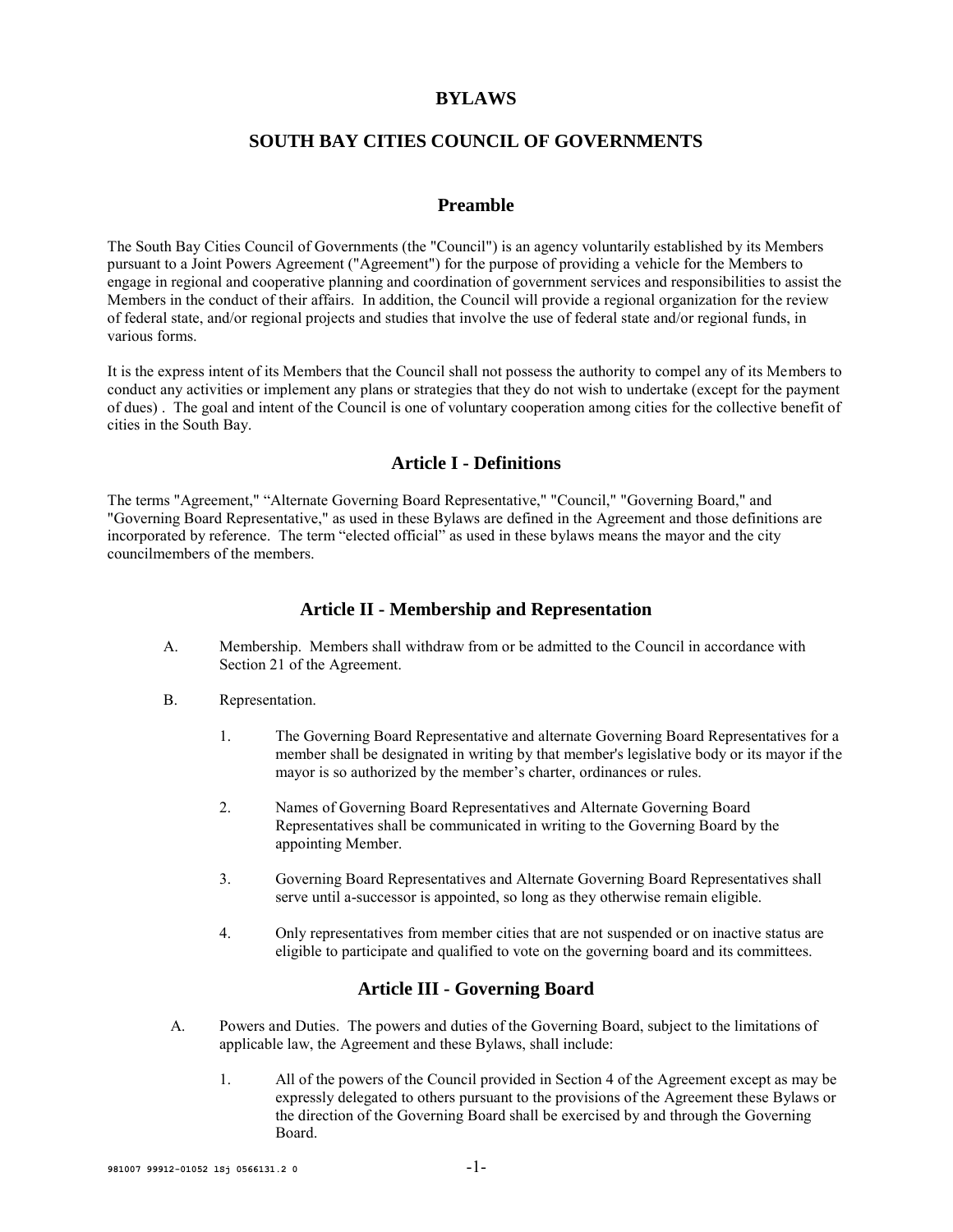- 2. Making policy decisions and determining policy matters for the Council.
- 3. Conducting the affairs of the Council.
- 4. Appointing, fixing the compensation of and removing an Executive Director and other staff of the Council.
- 5. Annually reviewing the proposed Council budget and assessment schedule and adopting an annual budget and an assessment schedule.
- 6. Appointing standing committees and, if necessary, ad hoc committees to study specific problems, programs, or other matters the Council has approved for study.
- 7. Acting upon policy recommendations, including policy recommendations from committees.

#### B. Meetings

- 1. Regular meetings of the Governing Board shall be held monthly. Special meetings of the Governing Board may be called by the chair. All meetings shall be called and conducted, and an agenda posted, in accordance with the Ralph M. Brown Act (Government Code Sections 54950 et seq.), as it now exists or may hereafter be amended. The official agenda for each meeting shall be posted by the city clerk of the city in whose jurisdiction the meeting is scheduled to take place. City clerks of other member cities will be provided a copy of the agenda and are encouraged to post the agenda at their official posting location so as to assure widespread notice of the meetings.
- 2. The time and date of regular meetings of the Governing Board shall be established by resolution of the Board. The location of each meeting shall be determined the preceding month or by standing order of the Governing Board.
- 3. Council committees shall meet on the call of their chair or as otherwise provided herein and in compliance with applicable law.
- C. Voting. Voting on the Governing Board shall be conducted as prescribed in the Agreement. Voting may be either by voice or roll call vote. A roll call vote shall be conducted upon the demand of five participating Representatives, or at the discretion of the Chair.

## **Article IV - Executive Director**

If an Executive Director is appointed by the Governing Board, the powers and duties of the Executive Director shall be:

- A. Subject to the authority of and as directed by the Governing Board, to administer the affairs of the Council.
- B. Subject to the authority of and as directed by the Governing Board, to appoint direct and remove all employees of the Council and to retain consultants.
- C. Annually to prepare and present a proposed budget to the Governing Board and to control the approved budget.
- D. To serve as the Secretary of the Council.
- E. To attend the meetings of the Governing Board.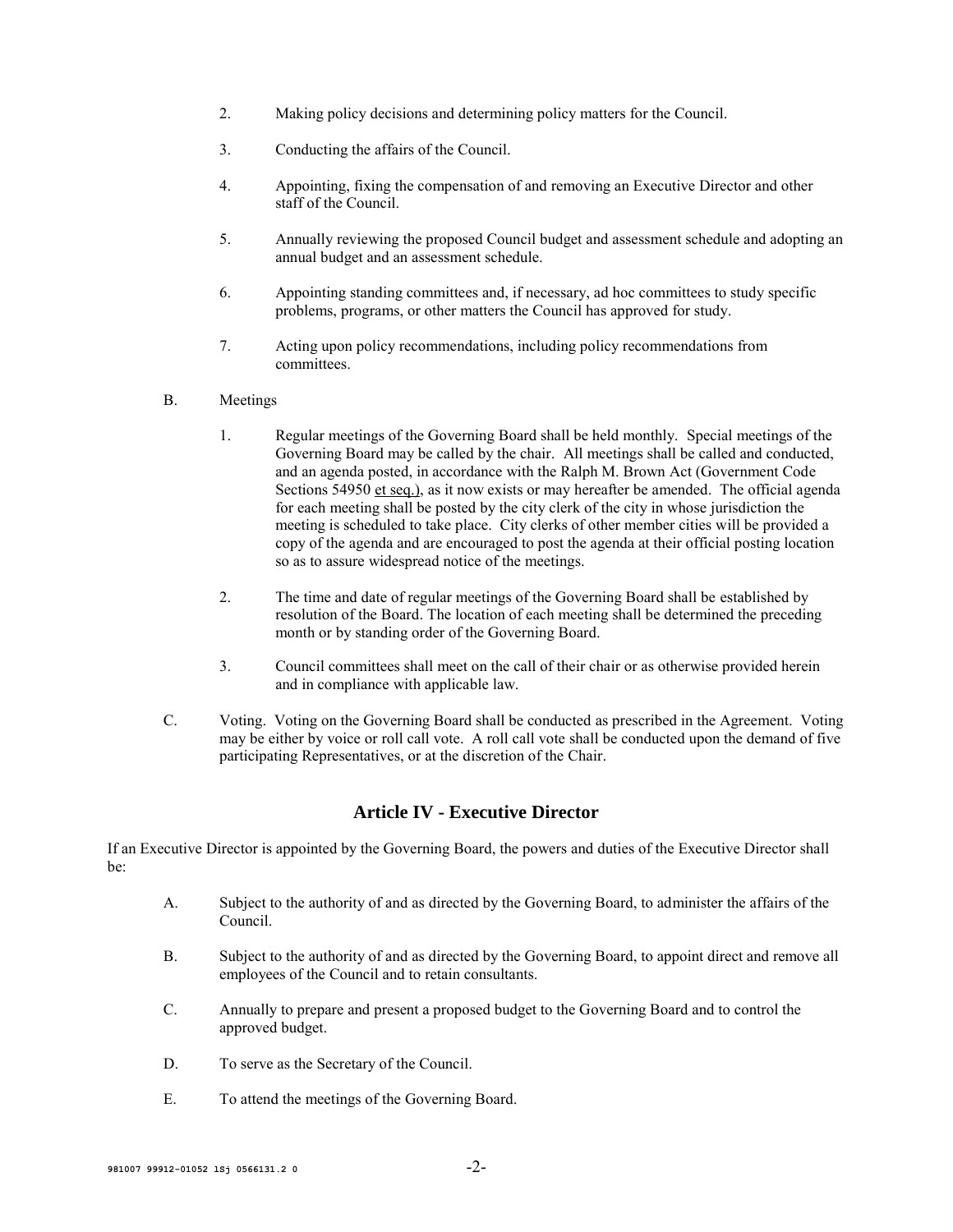- F. To perform such other and additional duties as the Governing Board, these Bylaws, the Agreement or applicable law may require.
- G. To serve as Custodian of Records of the Council.

In the event no Executive Director is appointed by the Governing Board, the Chair shall perform the duties set forth in subparagraphs A, B, C, and F, above, and shall appoint a Secretary of the Council.

# **Article V - Other Officers and Employees**

- A. Secretary. The Executive Director shall be the Secretary of the Council and shall have no vote on the Governing Board. In the event no Executive Director is appointed by the Governing Board, the Chair shall appoint as Secretary such other person as it deems fit. The Secretary shall keep a record of all proceedings and perform the usual duties of such office.
- B. Treasurer Pursuant to Section 13 of the Agreement, the Governing Board shall designate a Treasurer of the Council. The Treasurer shall possess the powers to and shall perform those functions required by Government Code sections 6505 and 6505.5 and all other applicable laws and regulations, including any subsequent amendments thereto, the Agreement, these Bylaws or by the direction of the Governing Board. The Treasurer shall have custody of the funds and shall provide for strict accountability thereof in accordance with Government Code Section 6505.5 and other applicable laws. Pursuant to Government Code Section 6505.6, the Governing Board may appoint a qualified person to assist the Treasurer in the performance of its duties. The Treasurer shall annually cause an independent audit to be made by a certified public accountant or public accountant in accordance with Government Code sections 6505 and 6505.6.
- C. Additional Officers and Employees. The Governing Board shall have the power to authorize such additional officers and employees as may be appropriate. Such officers and employees may also be, but are not required to be, officers and employees of the individual Members. None of the officers, agents, or employees appointed by the Governing Board shall be deemed, by reason of their employment by the Governing Board, to be employed by any of the Members or, by reason of their employment by the Governing Board, to be subject to any of the requirements of such Members.
- D. Bonding requirement. The governing board shall designate the officers or persons having charge of, handling, or having access to any property of the council who shall be required to file an official bond with the governing board. The amount of any such bond shall be established by the governing board. Should the existing bond or bonds of any such officer be extended to cover the obligations provided herein, said bond shall be the official bond required herein. The premiums on any such bonds attributable to the coverage required herein shall be appropriate expenses of the council.
- E. Status of Members' Officers and Employees. As provided in Government Code Section 6513, all of the privileges and immunities from liability and other benefits that apply to the activity of officers, agents, or employees of any of the Members when performing their respective functions within the territorial limits of their respective public agencies shall apply to them while engaged in the performance of any of their fractions and duties extraterritorially under this Agreement.

# **Article VI – City Managers Advisory Body**

The governing board shall receive and consider recommendations made from time to time by the South Bay City Managers' Association.

## **Article VII - Standing and Ad Hoc Committees**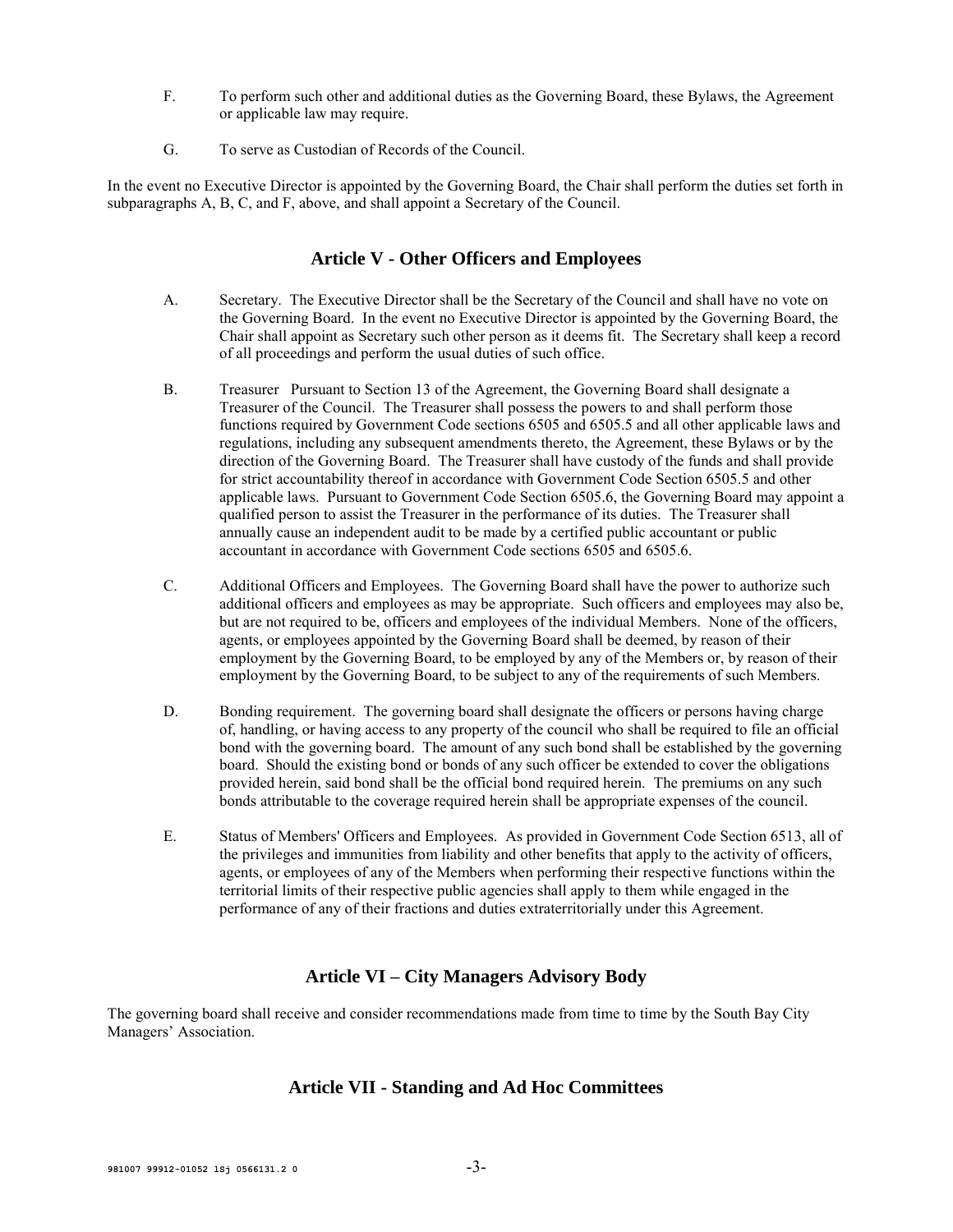- A. Formation of Committees. The Governing Board may establish Standing and Ad Hoc Committees. The Standing and Ad Hoc Committees shall be for the purpose of developing recommendations to the Governing Board.
	- 1. All Standing and Ad Hoc Committees shall have a written statement of purpose, and the Ad Hoc Committees shall in addition have a written statement of charges, before they are formed.
	- 2. Ad hoc Committees shall have a term not to exceed one year in duration.
	- 3. The Chair shall recommend, and the Governing Board shall appoint by a vote of fifty percent (50%) plus one (1), the members to the standing and ad hoc committees. Members to the standing and ad hoc committees shall be appointed for one year terms, or until the committee is dissolved, whichever occurs first. In making recommendations for members to the standing and ad hoc committees, the Chair shall consider regional representation. Any elected official from a member agency and the alternates from the County are eligible for appointment to a standing or ad hoc committee.
	- 4. A quorum of a standing or ad hoc committee shall be four elected officials, unless otherwise provided by the Governing Board.
	- 5. Actions may be taken by standing and ad hoc committees by a majority of those members present and qualified to vote.
	- 6. All standing or ad hoc committees shall be chaired by an elected official from a member agency.
	- 7. The meetings of standing committees shall be held in accordance with the Ralph M. Brown Act (California Government Code sections 54950 et seq.)
- B. Steering Committee. A Steering Committee is hereby established as a Standing Committee of the Governing Board.
	- 1. The Steering Committee shall be composed of the Chair,  $1<sup>st</sup>$  Vice-Chair,  $2<sup>nd</sup>$  Vice-Chair, the Immediate Past Chair of the governing board, the Chair of each standing committee or a designee appointed by the committee chair, and such employees/contractors of the council and staff members of member agencies as are designated by the governing board, provided that non-elected employees/contractors of the council and staff members of member cities or the county shall serve ex-officio and shall not have a vote. Any board member or alternate who attends a steering committee meeting shall be able to vote at the meeting which they attend as long as there is no more than one vote cast per member city or two votes from the county (one each from District 2 and 4). Representatives from suspended or inactive agencies as defined in Section 21 of the Agreement shall not serve on the Steering Committeeand if in attendance at a Steering Committee meeting shall not be entitled to vote.
	- 2. The Steering Committee shall have the authority and duty to:
		- a. Formulate the agendas for the meetings of the Governing Board;
		- b. Oversee the day-to-day business of the Council, monitor the progress of ongoing contracts and provide direction to the staff of the Council;
		- c. Approve payment of bills for receipt of goods and services within the approved annual budget;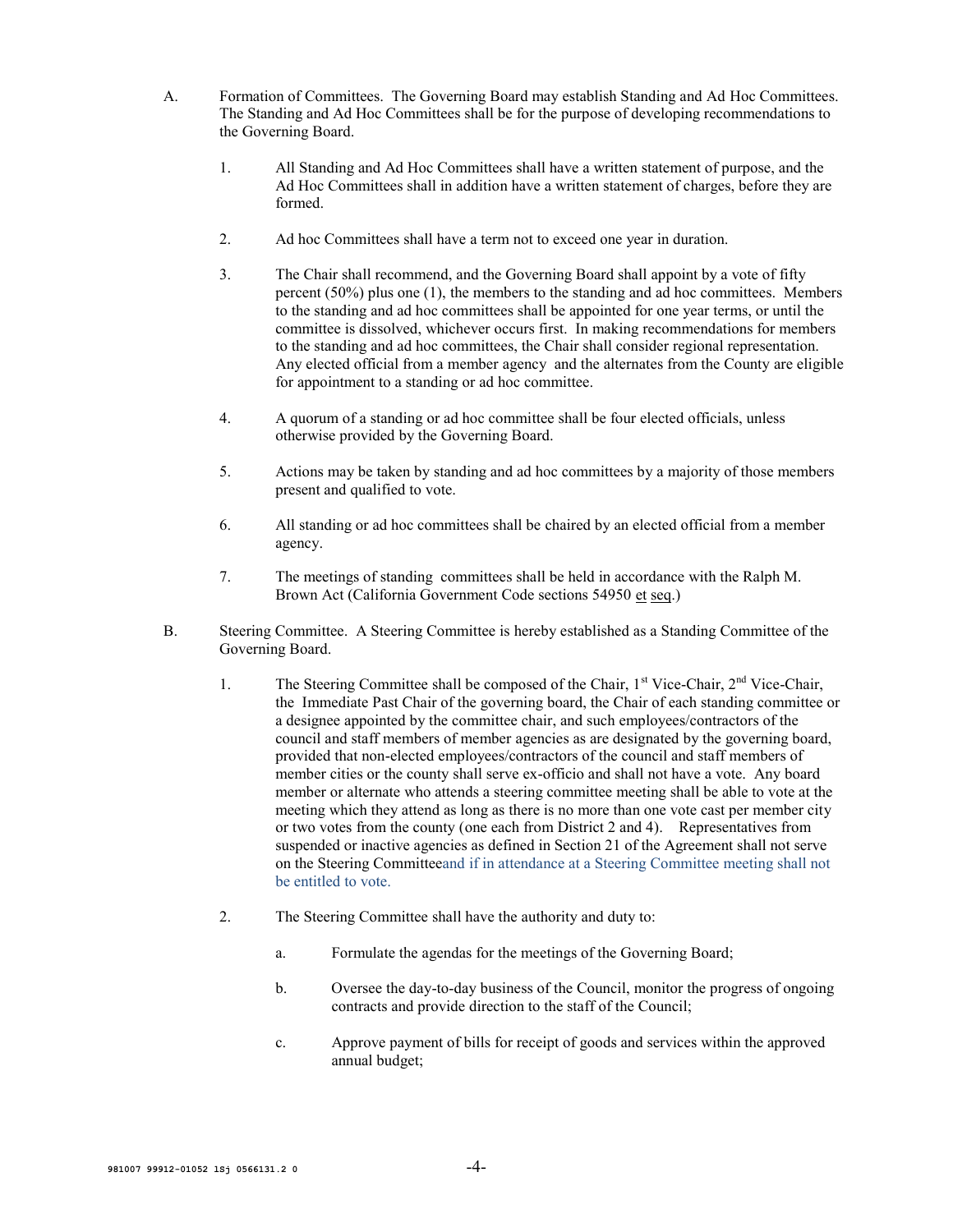- d. Make recommendations to the Governing Board regarding the work program<sub>1</sub> budget, positions to be taken on issues, contracts and all other matters within the jurisdiction of the Council;
- e. Evaluate Council staff;
- f. Monitor the function of all Council committees; and
- g. Receive regular reports from outside agencies.
- 3. A quorum of the Steering Committee shall be a minimum of four elected officials from those names in paragraph B1.

4. Regular meetings of the Steering Committee shall be held monthly. Special meetings of the Steering Committee may be called by the chair. All meetings shall be called and conducted, and an agenda posted, in accordance with the Ralph M. Brown Act (Government Code Sections 54950 et seq.), as it now exists or may hereafter be amended. The official agenda for each meeting shall be posted by the city clerk of the city in whose jurisdiction the meeting is scheduled to take place.

# **Article VIII – General Assembly**

A General Assembly may be called by the Chair of the Governing Board at any time to discuss issues and make recommendations to the Governing Board. All elected officials of the legislative bodies of all Members shall be members of the General Assembly. The General Assembly is not required to meet. The Chair of the Governing Board shall be the chair of the General Assembly.

## **Article IX - Budgets, Dues and Disbursements**

- A. Annual Budget. The Governing Board shall adopt a Budget annually prior to July 1 of each calendar year. A vote of two-thirds (2/3) of the total voting membership of the Governing Board is required to adopt or amend a Budget.
- B. Budget Amendments. The Governing Board may at any time amend the budget to incorporate additional income and disbursements that might become available to the Council for its purposes during a fiscal year.
- C. Fiscal Year. The Council shall be operated on a fiscal year basis beginning on July 1 of each year and continuing through the succeeding June 30.
- D. Accounts. All funds shall be placed in appropriate accounts and the receipt transfer, or disbursement of such funds shall be accounted for in accordance with generally accepted accounting principles applicable to governmental entities and pursuant to Government Code Section 6505 and any other applicable laws. There shall be strict accountability of all funds. All revenues and expenditures shall be reported to the Governing Board.
- E. Expenditures Within Approved Annual Budget. The Steering Committee is authorized to make expenditures on behalf of the Council. All expenditures shall be made within the approved budget. No expenditure in excess of those budgeted shall be made without the approval of a majority of a quorum of the Governing Board.
- F. Audit. The records and accounts of the Council shall be audited annually by an independent certified public accountant or public accountant, in compliance with Government Code sections 6505.5 - 6505.6, and copies of such audit report shall be filed with the County of Los Angeles Auditor, the State Controller and each party to the Council no later than fifteen (15) days after receipt of said audit by the Governing Board.